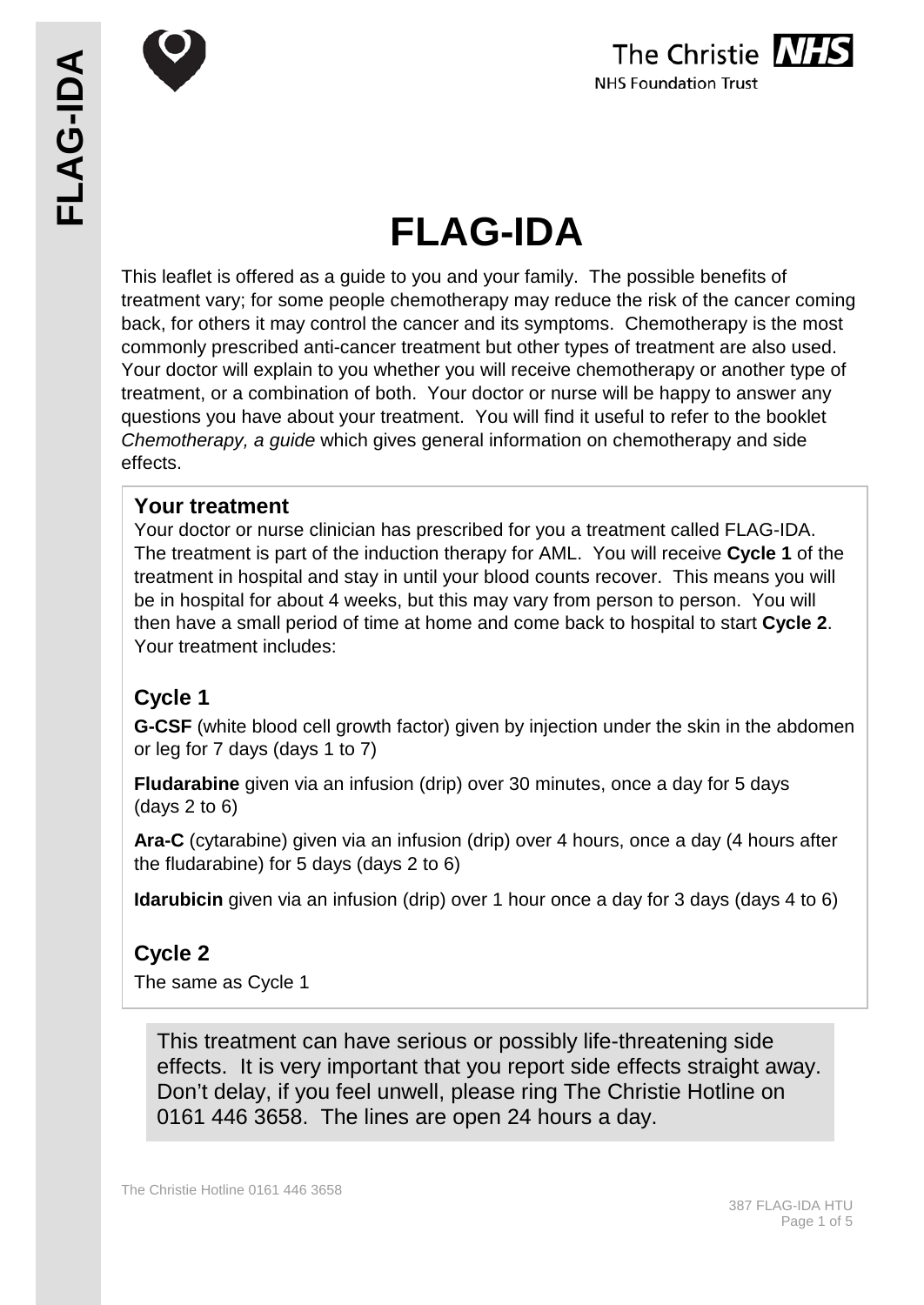## **Increased risk of serious infection**

You are vulnerable to infection while you are having chemotherapy. Minor infections can become life-threatening in a matter of hours if left untreated. Symptoms of infection include fever, shivering, sweats, sore throat, diarrhoea, discomfort when you pass urine, cough or breathlessness. We recommend that you use a digital thermometer so you can check your temperature. You can buy one from your local chemist.

## **If you feel unwell, you have symptoms of an infection or your temperature is 37.5ºC or above or below 36ºC contact The Christie Hotline straight away**.

# **Possible side effects**

Chemotherapy can cause many different side effects. Some are more likely to occur than others. Everyone is different and not everyone gets all the side effects. Most side effects are usually temporary, but in some rare cases they can be life-threatening. It is important to tell your hospital doctor or nurse about any side effects so they can be monitored and, where possible, treated.

## **Common side effects (more than 1 in 10)**

**Idarubicin** because of its red colour may discolour your urine red or pink for the first few times following treatment. This is perfectly normal and nothing to worry about.

#### • **Bruising or bleeding**

This treatment can reduce the production of platelets which help the blood clot. Let your doctor know if you have any unexplained bruising or bleeding, such as nosebleeds, bloodspots or rashes on the skin, and bleeding gums. You may need a platelet transfusion.

#### • **Anaemia (low number of red blood cells)**

While having this treatment you may become anaemic. This may make you feel tired and breathless. Let your doctor or nurse know if these symptoms are a problem. You may need a blood transfusion.

You will have a routine blood test every day while you are in hospital to monitor the effects of the chemotherapy**,** but please tell your nurse if you experience any of the symptoms listed above.

#### • **Eye irritation**

This is a known side effect of the Ara-C at the dose given in this treatment. We will give you eye drops to try to prevent this, but please let your nurse or doctor know if your eyes feel uncomfortable.

#### • **Nausea and vomiting (sickness)**

The severity of this varies from person to person. Anti-sickness medication will be given along with your chemotherapy to prevent this. If you continue to feel or be sick, tell your nurse because your anti-sickness medication may need to be changed or increased.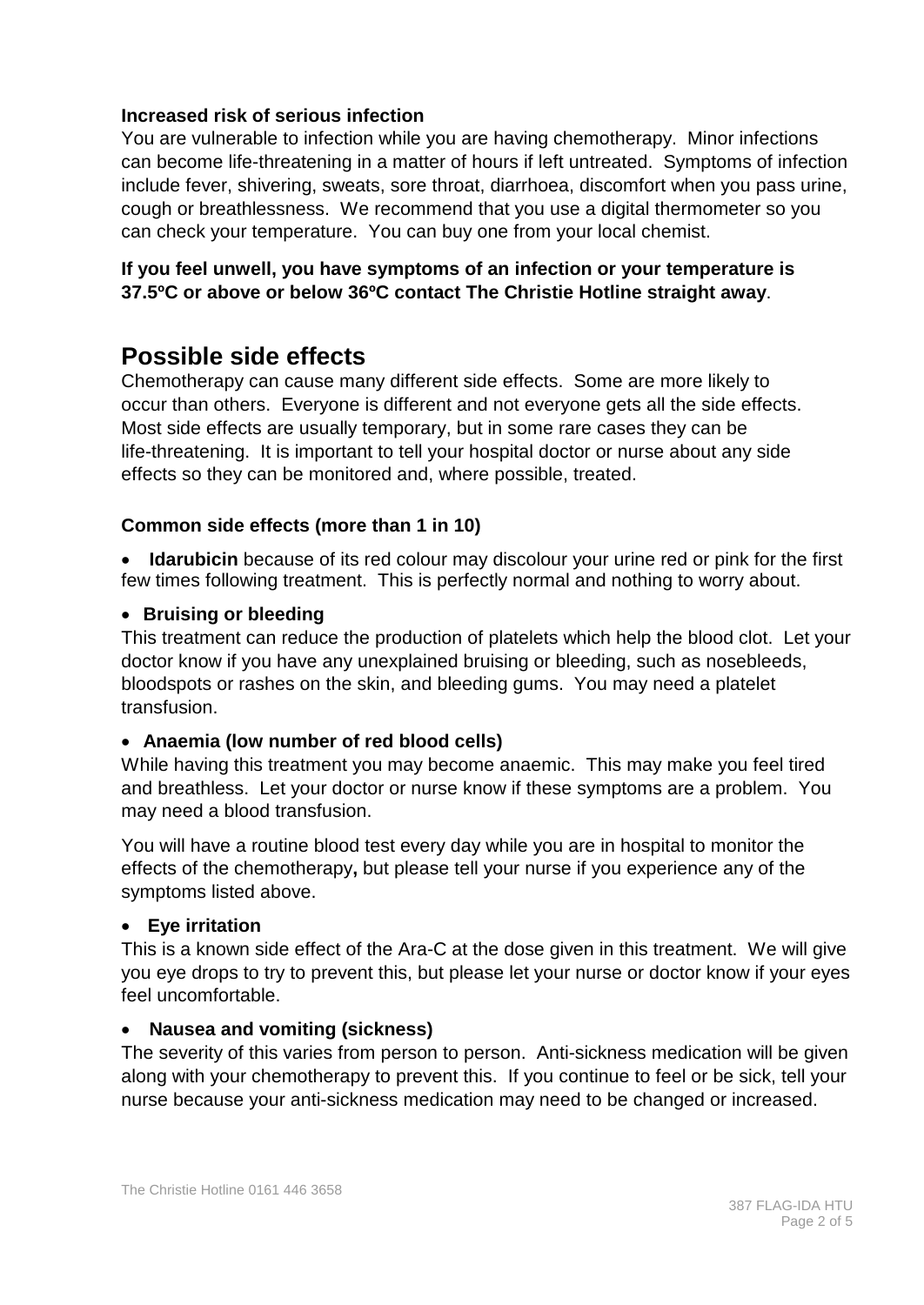#### • **Hair loss**

Hair loss is usually total. The hair falls out gradually 10 to 14 days following your first course of treatment. The time scale varies from person to person. Please remember that this is a temporary side effect and your hair will grow back when your treatment is completed. If you would like an appointment with the wig service, this can be arranged for you. Ask the staff for a copy of the *Wig Fitting Service.*

## • **Lethargy**

Some chemotherapy may make you feel tired and lacking in energy. It can be frustrating when you feel unable to cope with routine tasks. If you do feel tired, take rest when necessary. Gentle exercise such as walking can be beneficial.

#### **Uncommon side effects (less than 1 in 10)**

• **G-CSF** can sometimes cause an aching sensation or pain in the bones. This can usually be controlled with a mild painkiller and will only last while having the injections.

• **Ara-C** can sometimes cause a syndrome that can result in some or all of the following: fever, weakness and aching in your muscles and bones, a rash and pain in the chest. This will not affect everyone and will disappear soon after the Ara-C infusions stop.

• **Fludarabine** can occasionally cause some feelings of agitation, confusion or visual disturbances. These are very rare but tell your nurse or doctor about anything unusual.

• **Extravasation** is when chemotherapy leaks outside the vein. If you develop redness, soreness or pain at the injection site at any time please let us know straightaway.

#### • **Diarrhoea**

If this becomes a problem during or after your treatment, anti-diarrhoea tablets can be prescribed by your doctor. Ask the staff for a copy of Eating: Help yourself which has some useful ideas about diet when you are having treatment.

#### • **Sore mouth**

Your mouth may become sore or dry, or you may notice small mouth ulcers during this treatment. Drinking plenty of fluids and cleaning your teeth regularly and gently with a soft toothbrush can help to reduce the risk of this happening. We can prescribe a mouthwash for you to use during treatment. You can dilute this with water if your mouth is sore. Ask your doctor or nurse for further advice. There is also general mouth care information in the chemotherapy booklet. If you continue to have a sore mouth, please contact The Christie Hotline.

Occasionally during treatment you may experience a **strange taste** sometimes described as metallic or bitter. A strongly flavoured sweet or mint will help to disguise this.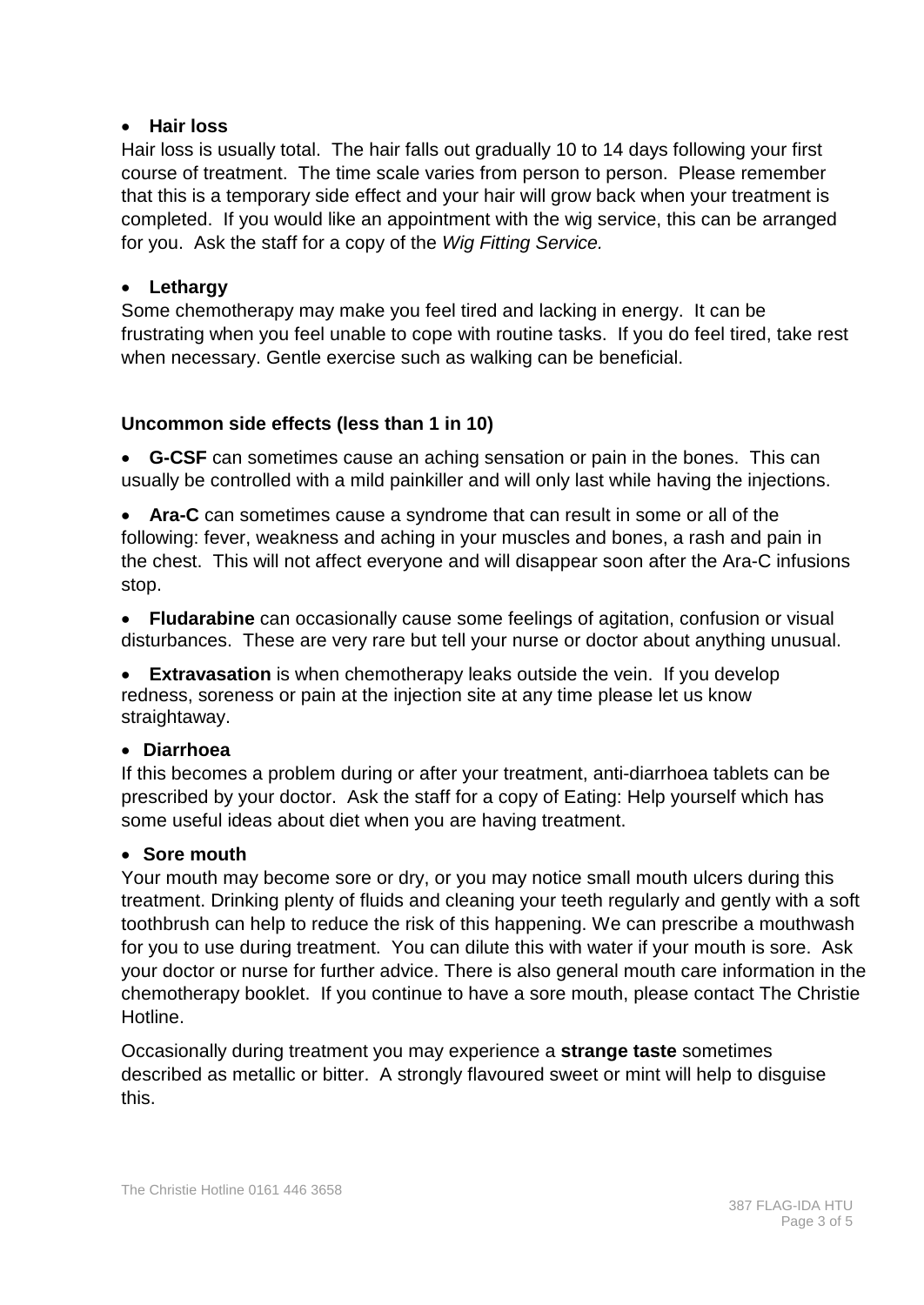## **Rare side effects (less than 1 in 100)**

#### • **Irregular heart beats**

Occasionally this can happen as a result of the Idarubicin. It is quite rare if your heart is healthy and is usually reversible. Please make sure you tell a doctor is your heart beat feels different from normal or you have pains in the chest.

## • **Transfusion-Associated graft-versus-host disease (TA-GvHD)**

Fludarabine causes a deficiency in the immune system, so when you have a transfusion of blood products you are at higher risk of developing TA-GvHD. TA-GvDH is a rare complication caused by the white blood cells in the transfused blood product. These white cells recognise you as 'foreign' and cause a severe rejection reaction. We can prevent this by giving you irradiated blood products. We will give you more information about TA-GvHD and irradiated blood products in a separate leaflet. Also, we will give you a card to keep with you that informs staff you need irradiated blood and platelets. Never be afraid to check when you are having a transfusion that it has been irradiated.

#### • **Skin changes**

Sometimes as a result of the chemotherapy, your skin may appear **darker** in colour or lightly tanned, especially around the joints. This is known as hyperpigmentation. The skin will return to normal when treatment is finished. Some chemotherapy can make your skin more **sensitive to the sun** than usual. Sit in the shade, avoid too much sun and use a sunblock cream. Asian and African-Caribbean people may develop noticeable light patches on their skin.

## **Serious and potentially life threatening side effects**

In a small proportion of patients chemotherapy can result in very severe side effects which may rarely result in death. The team caring for you will discuss the risk of these side effects with you.

# **Sex, contraception & fertility**

**Protecting your partner and contraception:** We recommend that you or your partner use a condom during sexual intercourse while you are having the course of chemotherapy. Chemotherapy is dangerous to unborn babies and this will also protect you and your partner from any chemotherapy drugs that may be present in semen and in the vagina. If you suspect that you may be pregnant please tell your doctor immediately.

**Fertility:** This chemotherapy may affect your ability to have children. Your doctor or nurse should have discussed this with you. If not, please ask them before you start treatment.